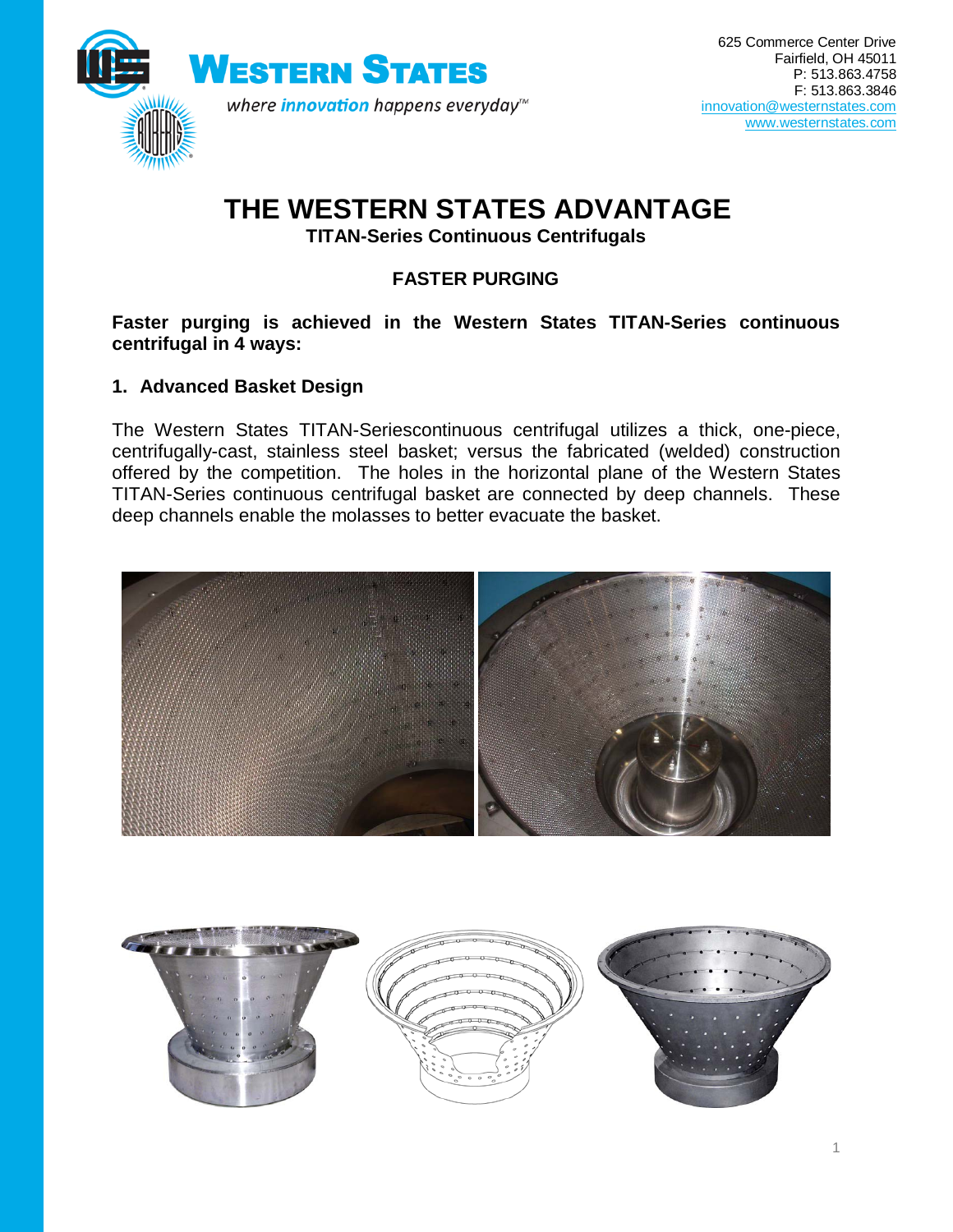

## **2. Less Obstructions**

The Western States TITAN-Series continuous centrifugal utilizes two screens – the heavy, woven wire backing screen and the working (top) screen. Some of the competitive machines utilize three screens – the heavy, woven wire backing screen, an intermediate screen, and the working screen. This third screen provides an additional restriction for the exiting molasses (particularly if it is at all blinded).



## **3.Superior Screen Clamping**

The Western States screen clamping system allows for the massecuite to accelerate to basket speed before moving on to the screen. Additionally, the transition from the screen clamp to the screen has a very low angle of attack. The combination of these two features result in reduced screen wear at the transition point thereby increasing overall screen life and minimizing crystal breakage.

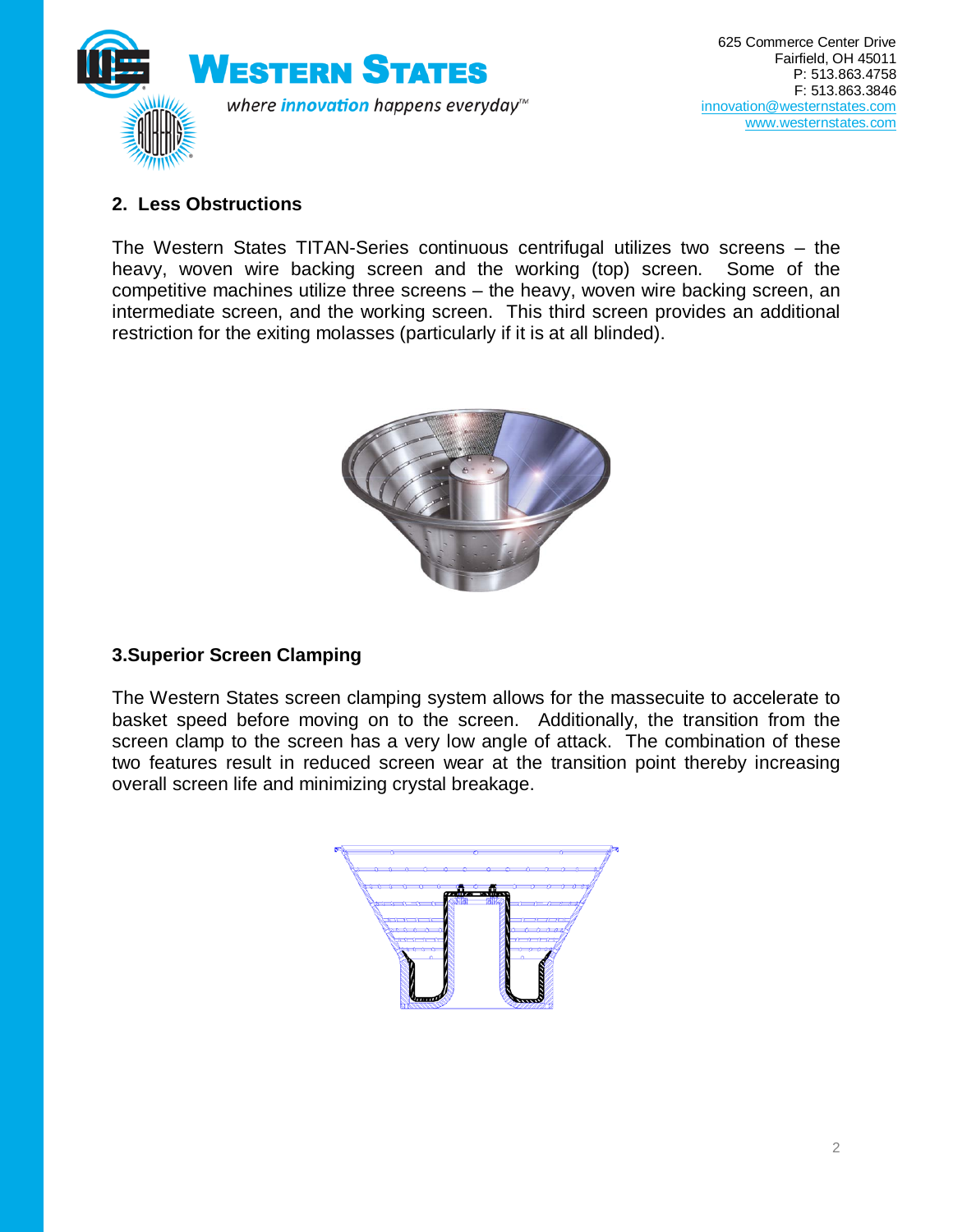

#### **4. Superior Massecuite Conditioning**

The feed system on the TITAN-Series continuous centrifugal utilizes a guide rod to pre-condition the massecuite (see diagram below). The guide rod directs halo steam and process water in to the massecuite and provides superior mixing of the incoming massecuite. Not only is water delivered to the incoming massecuite from an "external" spray, but also down this guide rod "internally". This lowers the viscosity of the massecuite and enables faster purging.*Please note: our OPTIONAL needle valve feed system is depicted below. Our standard feed system utilizes a butterfly valve to regulate the flow of massecuite.*

#### **ADDITIONAL CONSIDERATIONS**

**Multi-point Internal Suspension System:** The basket and bearing housing are supported internally, separate from the curb, at eight points on the TITAN-1100 and ten points on the TITAN-1300 continuous centrifugal. On some competitive machines, the entire assembly, curb and all, is supported externally. Thus, vibrations are being transmitted to the entire centrifuge and the support structure.

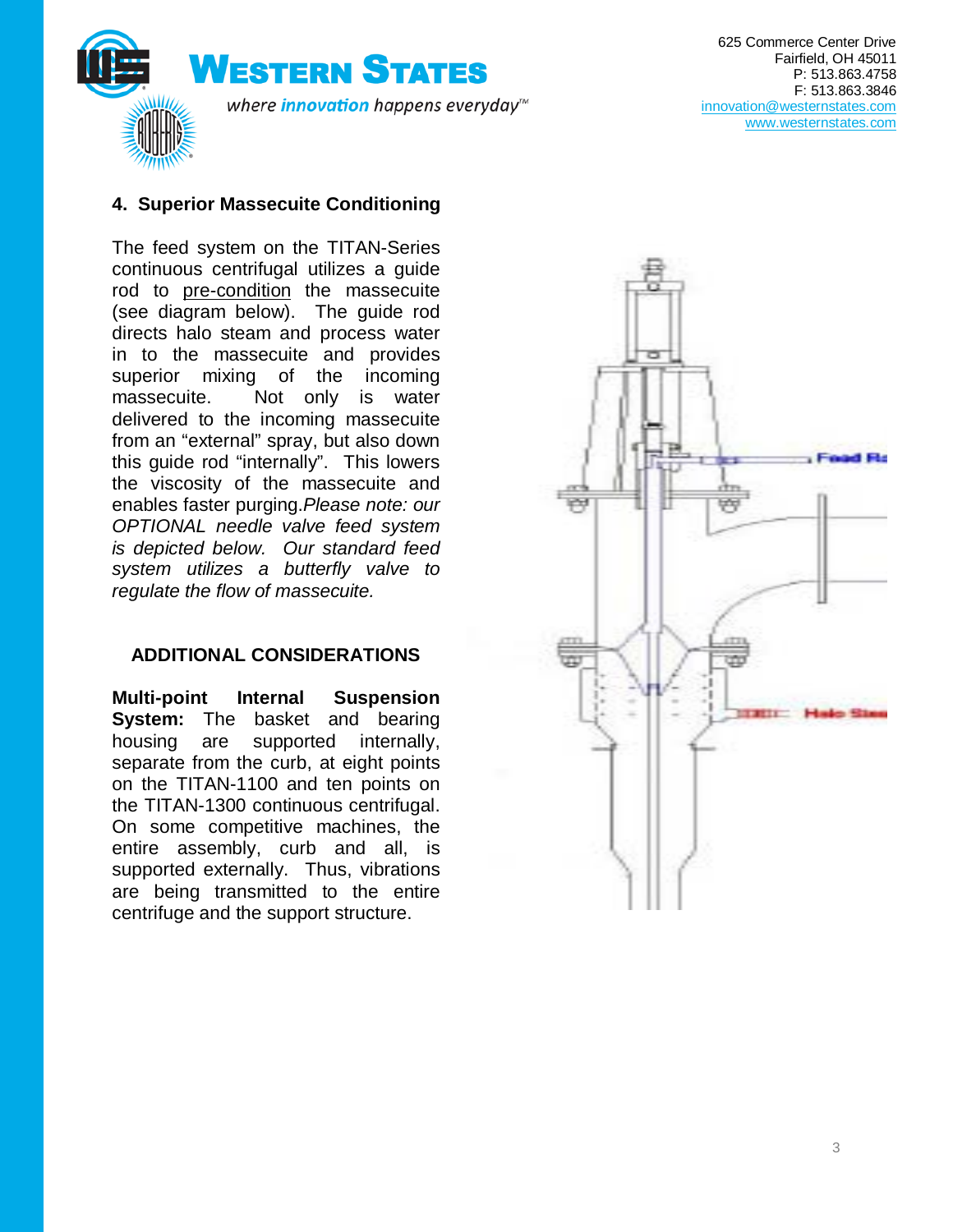



**Minimal Purity Rise:** When properly loaded, The TITAN-Series continuous centrifugal has been shown to limit molasses loss to 2%, or less.

**Less Crystal Breakage:**The TITAN-Series continuous centrifugal employs a side feed system as standard. This arrangement gently deposits the massecuite at the base of the basket wall, rather than in the center of the basket where the crystals are "slung" to the outside walls increasing the likelihood of crystal fracture.

**Reduced Working Screen Wear:** The center feed on competitive machines causes additional wear on the working screen due to crystals impinging on the screen with higher velocity. This necessitates the use of an intermediate screen (to protect the working screen) which retards flow as discussed previously. Working screen wear is reduced with the side feed arrangement.

**Simple & Quick Screen Changes:** The TITAN-Series continuous centrifugal screen clamp bolts are located on top of the bearing housing for easy access. The side feed does not need to be removed when changing the working screens. On many competitive designs, the bottom edge of the feed cone is directly over the feed clamp bolts, requiring the center feed be removed to change the working screens. reportedly takes up to 4 times as long to change screens on center feed machines.

**Minimal Screen Segments:** The TITAN-Series continuous centrifugal has three working screen segments on all models. Some competitive designs have up to five screen segments.